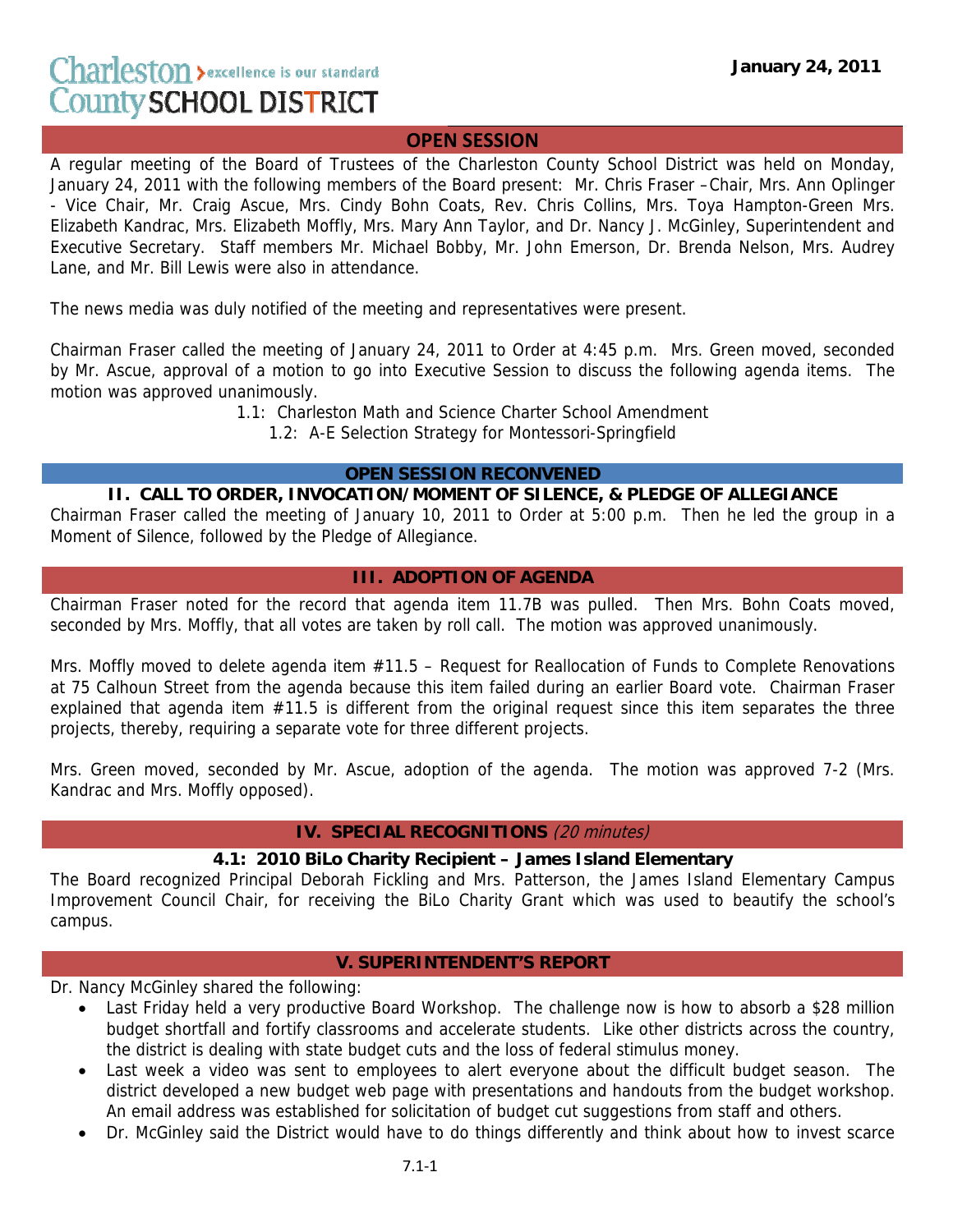resources directly to district strategies. Part of the new five-year vision is to set bold, clear goals for student achievement and zero in on core strategies like teacher effectiveness. The plan is to only invest in what works.

- One first step is to look at non-classroom positions. At the Board's request, Dr. McGinley will bring specifics to the February 10<sup>th</sup> Board Workshop. Beforehand, she will ask her staff "if we did not have position x, y, or z, could the schools operate effectively.
- Dr. McGinley spoke of two Strategic Partnership events--last Saturday, the 2011 River Race Festival and the Boyz to Gentlemen Summit. Over 500 individuals participated in summit on how to get students motivated and on track for success in school and in life. Dr, McGinley publicly thanked the agencies and leaders who participated.

## **VI. VISITORS, PUBLIC COMMUNICATIONS (Not to exceed 30 minutes)**

- **1.** Rev. Joe Darby President of the NAACP Commended new board members and encouraged them to approach job with all students in mind. He urged the Board to keep the promise of the previous Board to share Rivers campus between Low Country Tech and the Charleston Charter of Math and Science School.
- **2.** Mr. Christopher Morgan addressed the Board regarding District 20 enrollment and changes for the Upper Peninsula schools. He suggested necessary changes be made to increase student enrollment in downtown schools.
- **3.** Mr. Jackie Simmons urged the Board to allow Charleston Charter Math and Science to move into the Rivers building and allow them to use the auditorium.
- **4.** Mr. Jeff Gleim represented downtown parents who support a Montessori at James Simons.
- **5.** Mrs. Ruth Jordan addressed the Board regarding Low Country Tech. She said the County Board made a promise in 2010 to District 20 parents to build new schools for Buist, CPA, Memminger and J. Simons. Also, in 2009 funds were set aside to renovate Rivers for Low Country Tech. She urged the Board to keep the previous Board's commitment. She suggested Montessori and High Tech schools be considered for every school possible, regardless to their zone location.
- **6.** Ms. Ginny Provost addressed the Board regarding Charleston Math and Science Parent urging the Board to keep the previous board's commitment to renovate the Rivers building. She also said the auditorium to be preserved for use by whomever.
- **7.** Mr. Frank Clasby, a Waggoner Terrace resident, addressed the Board in support a Montessori option at James Simons
- **8.** Ms. Michele Smyth read an excerpt from the study "Helping Johnny Walk to School" and she suggested the Board consider community centered schools.
- **9.** Mr. Kevin Eberly addressed the Board about the lack of quality of schools in the Upper Peninsula area. He urged the board to consider the Montessori option at James Simons Elementary.
- **10.** Ms. Shari Sebuck Thanked the Board and staff for listening and working with Jennie Moore parents to plan their new facility. She urged the Board to support the plans developed staff and parents.
- **11.** Ms. Abbi Beckford, a Charleston Math and Science Charter parent, requested the Board reconsider plans for the auditorium at Rivers.
- **12.** Ms. Ann Marie Crevar –urged the Board to consider a Montessori Program at James Simons ES.
- **13.** Mr. Calvin Whitfield asked the Board to encourage Construction Management firms to consider minority and/or small businesses for projects funded by the Sales Tax recently approved by taxpayers.
- **14.** Mr. Jon Butzon cautioned the Board about improper use of Executive Session.
- **15.** Ms. Dot Scott said she heard comments from both Low Country Tech and Charleston Charter for Math and Science. However, she recalls the agreement for the Rivers facility was a 60/40 split. She suggested the Board adhere to the original agreement and other options be sought to address auditorium needs of Charleston Math and Science Charter School.
- **16.** Rev. Alma Dungee urged Board to keep the auditorium at Rivers.
- **17.** Ms. Valarie Perry urged the Board to consider a Montessori Program at J. Simons Elementary
- **18.** Mr. Eddie Bello urged the Board to consider a Montessori Program at J. Simons. He also expressed his support for the auditorium at Rivers.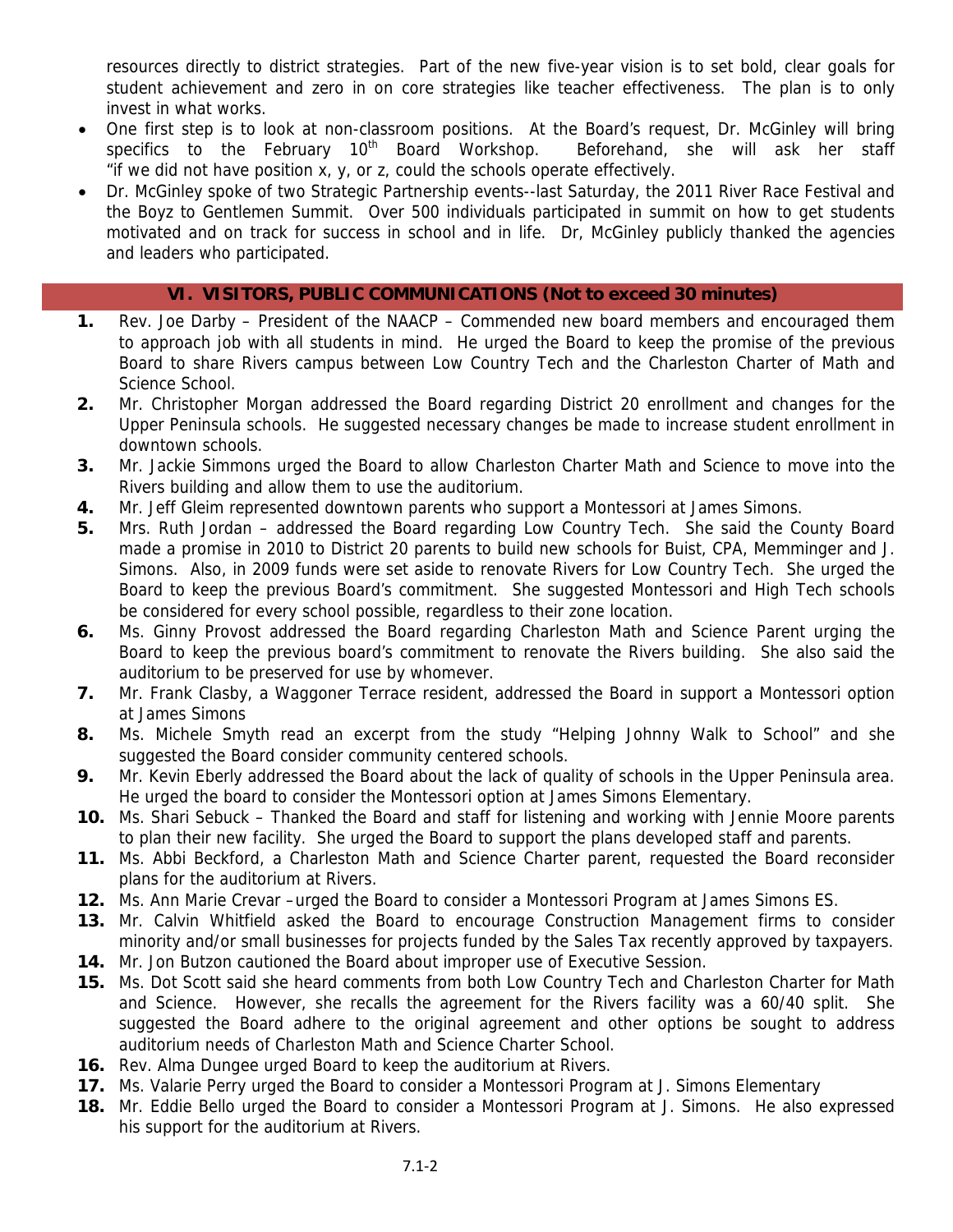**19.** Mr. Ian Thomlinson urged the Board to consider a Montessori Program at J. Simons because of limited school options for downtown students.

## **VII. APPROVAL OF MINUTES/EXECUTIVE SESSION AGENDA ITEMS**

## **7.1:Open Session Minutes of December 10, 2010**

Mr. Ascue moved, seconded by Rev. Collins, approval of the Open Session minutes of December 10, 2010 as amended. The motion was approved 9-0.

Mrs. Kandrac – identified the following errors: Page 7.1-1 Metarazzo and Scott are erroneously listed as staff members. Also, she said pointed out a voting error for the agenda item about Renovations at 75 Calhoun Street.

## **7.2: Motions of Executive Session of December 13, 2010**

The Board voted on the following Executive Session motions of December 13, 2010:

**1.1: Charleston Math and Science Charter School Amendment** – The Board approved a request from Charleston Math and Science Charter School to amend the number of sections in two grade levels. The vote was 9-0.

**1.2: A-E Selection Strategy for Montessori-Springfield** – The Board approved the recommendation allowing 2 previously prequalified firms, Glick Boehm and Associates and McMillan Pazdan Smith, to interview for the project to master plan the Montessori –School and Springfield Elementary School located on Springfield Elementary School's campus. The vote was 9-0.

## **7.3: Financial Minutes of December 13, 2010**

Mrs. Oplinger moved, seconded by Mrs. Bohn Coats, approval of the Financial Minutes of December 13, 2010. The minutes were approved with a 9-0 vote.

## **VIII. COMMITTEE REPORT(S)**

### **8.1: Finance & Audit Committee**

Mrs. Bohn Coats, the Finance and Audit Committee Chair, reported that the Finance and Audit Committee met on January 19, 2011 to review and discuss the Capital Projects financial report. The committee also received information on the 2011 – 2016 Building Program Execution Plan. The Finance and Audit Committee will develop a 2011 meeting schedule at the next meeting.

### **8.2: Policy Committee**

Mrs. Ann Oplinger, the Policy Committee Chair, reported that the Policy Committee met on January 13<sup>th</sup>. At that time the committee reviewed Board Policy BE which Mrs. Taylor is reworking the last paragraph. Also, Policy BID was reviewed and revised by Mr. Emerson. Field Trip Regulations were reviewed and on tonight's agenda for approval. The Health Advisory Committee discussed and an Ad Hoc Committee was proposed with Mrs. Moffly serving as the chair. After Mrs. Moffly accepted, Rev. Collins suggested Coach Spurlock also serve on the Ad Hoc Committee. Chairman Fraser also asked board members to give suggestions regarding the Health Advisory Committee to Mrs. Moffly. The next Policy Meeting will be held on February 2, 2011 at 10:00 a.m.

## **IX. MANAGEMENT REPORT(S)**

## **9.1: October 2010 Capital Projects Report**

Mr. Michael Bobby, Chief Financial Officer, said the Capital Projects cash flow continues to decline because the current building program is coming to an end. However, he said the passing of the Penny Sales Tax means brings about the beginning of the new 2010-2016 building program.

### **9.2: Fiscal Year 2012 E-Rate Application**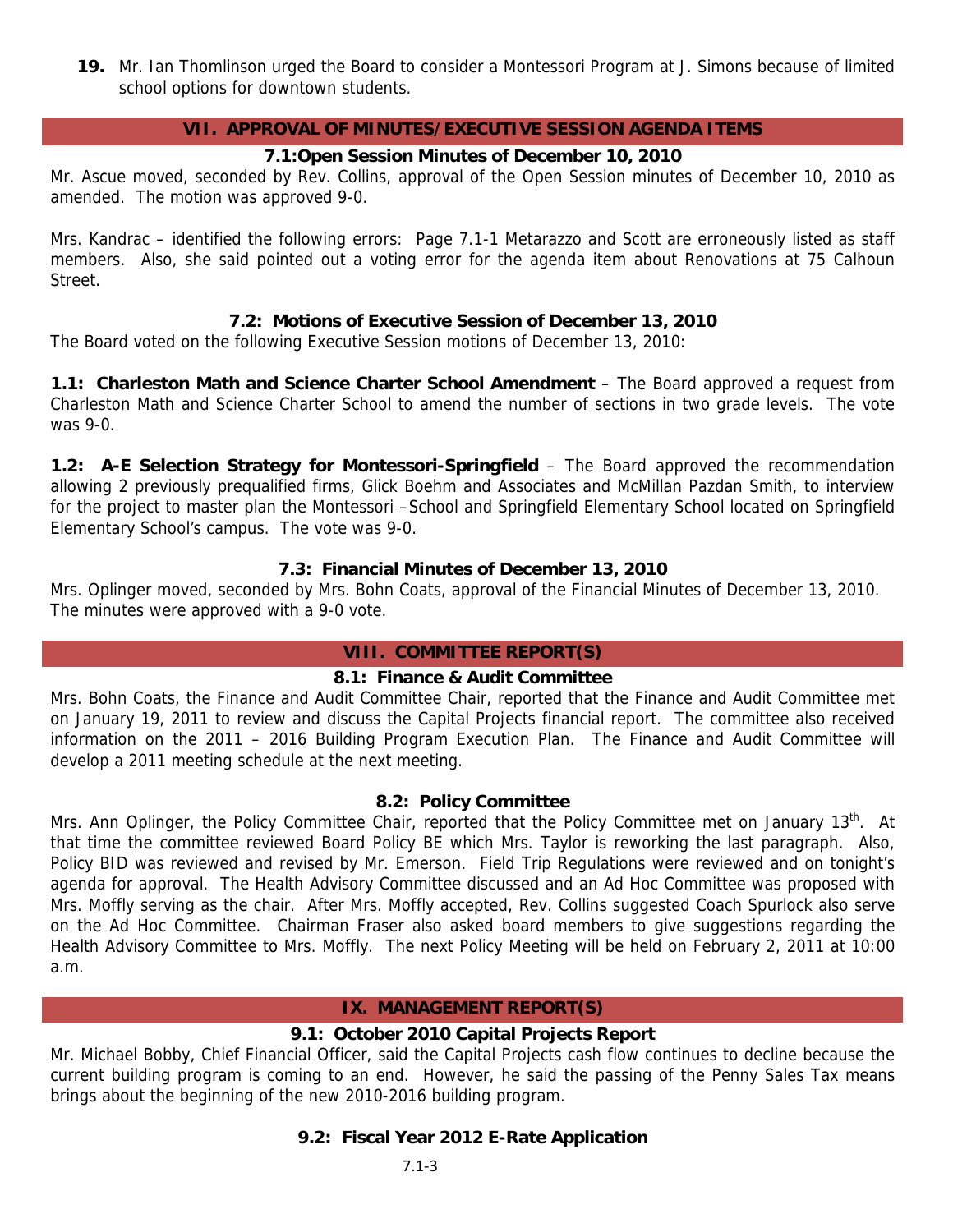Mr. Michael Bobby, Chief Financial Officer, presented the Fiscal Year 2012 E-Rate Application is provided as information. Mr. Bobby also shared background information on E-Rate for new board members. Mr. Bobby said the E-Rate Resolution is on the agenda for Board Approval. Mr. Bobby said unlike previous years, this year \$750,000 E-Rate was used for operational costs.

#### **X. CAE UPDATE**

### **10.1: Career Academies Update**

Mr. Louis Martin, Associate Superintendent with the High Schools Learning Community provided an update on Career Academy expansion and how it fits in with district initiatives, specifically focusing on the Central Zone (Burke High, West Ashley High and Low Country Tech). After sharing information on planned majors for Low County Tech at Rivers, Mr. Martin shared plans for Burke and Rhett which includes plans to relocate the Culinary Arts program to the cafeteria in the Rhett building with a Bistro, similar to the one at Wando High. Dr. McGinley shared information on the Education Economic Development Act and plans for special courses at Low Country Tech that will serve both Downtown and West Ashley schools.

#### **XI. POTENTIAL CONSENT AGENDA ITEMS**

#### **11.1: Home School Application**

Mrs. Oplinger motioned, seconded by Mrs. Green, approval of a home school application. The motion was approved 9-0.

#### **11.2: 2011-2016 Building Program Execution Plan**

Mrs. Green moved, seconded by Mrs. Bohn Coats, approval of staff's recommended execution plan for the 2011-2016 Building Program. The motion was approved with a vote of 6-3 (Rev. Collins, Mrs. Kandrac and Mrs. Moffly opposed).

Mr. Lewis said the 2011-2016 projects listed brings schools on two times a year. Mr. Bobby also addressed questions about making changes to the plan. Mr. Bobby cautioned the Board that, as mentioned in the earlier Board workshop, nothing is locked in stone. However, there would be scheduling and financial implications if the plan is revised at some point. Mr. Lewis also responded to questions regarding smaller companies difficulty in getting contracts on large bond projects. Mr. Lewis explained the bonding requirements and how costly it is to become bonded. Further, Mr. Lewis spoke about how smaller and minority companies could collaborate with large Construction Management Companies to get contracts. Mr. Lewis said the purpose of tonight's vote is to get the plan which drives the financial plan approved so he could establish a schedule to get the work done.

Mr. Lewis said while the cost to borrow is cheap, changes would not be in the best interest of the district in this building plan because the interest level isn't where it was in the previous building program.

#### • **11.3**: **Fiscal Year 2012 E-Rate Application**

Mrs. Oplinger moved, seconded by Mrs. Green approval of staff's recommendation on the E-Rate Resolution to meet E-Rate application requirements for funding. The potential E-Rate Reimbursement amount is \$1,442,721 and the required FY2012 budget is \$2,049,614. The funding source is FY2012 General Operating Funds. The motion was approved 9-0.

### **11.4: Award of Baxter Patrick Abatement and Demolition (11-Heery-B-002)**

Mrs. Green moved, seconded by Mrs. Oplinger, approval of staff's recommendation to award the contract for demolition of Baxter Patrick building to Hard Construction. The funding source is reallocation of Classroom Modernization capital funds into FY2011 Fixed Cost of Ownership. The funding amount is \$52,625.00 for complete demolition services. The motion was approved 9-0.

### **11.5: Request for Approval – Re-allocation of funds to complete renovations of the Academic and Instruction Offices located at 75 Calhoun St.**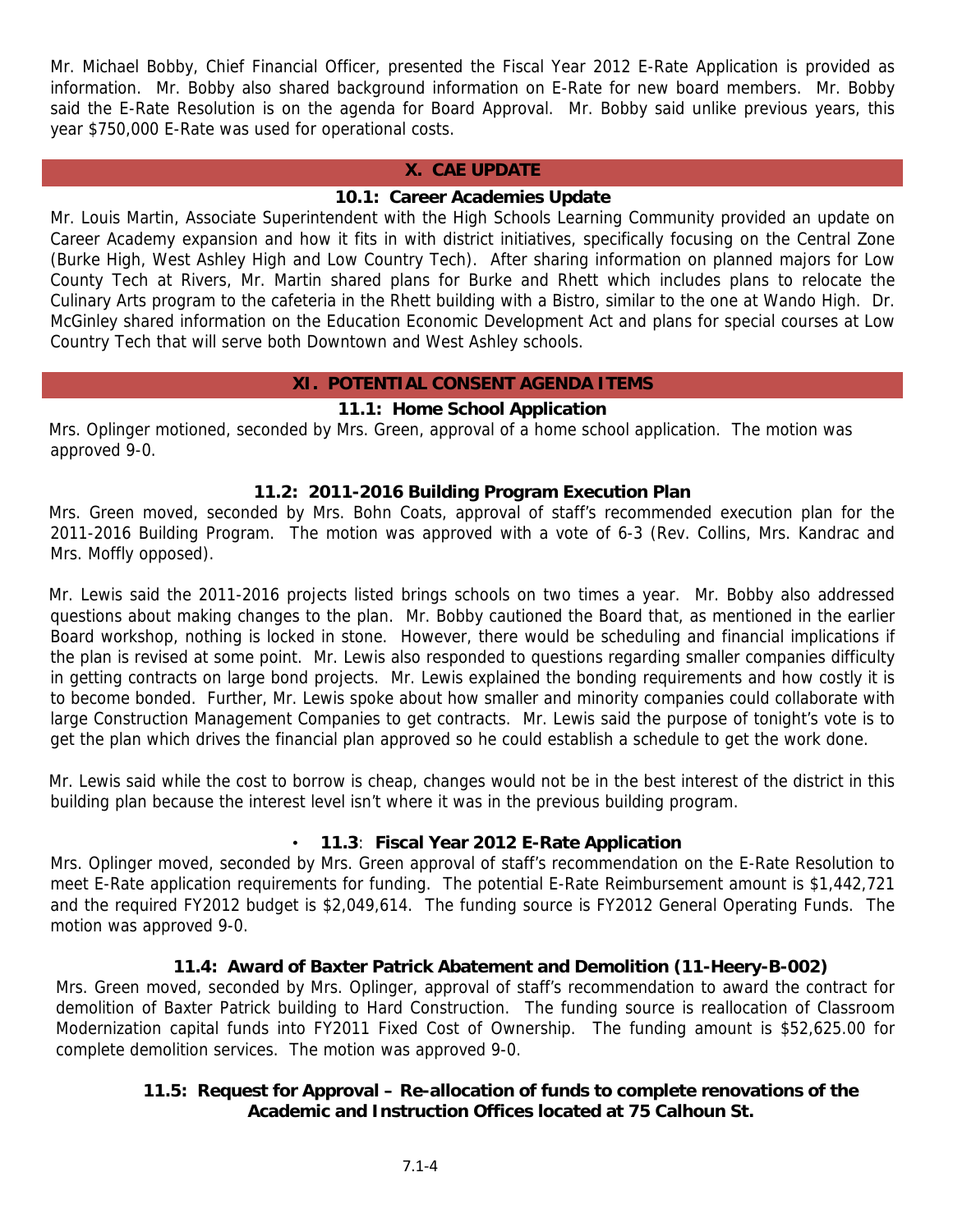Chairman Fraser opened the floor for discussion of this agenda item which was questioned earlier by Mrs. Moffly. After discussion, Mr. Ascue moved, seconded by Mrs. Green, that agenda item 11.5: Request for Approval – Re-allocation of funds to complete renovations of the Academic and Instruction Offices located at 75 Calhoun Street remain on the Board's agenda for consideration. The motion was approved 6-3 (Mrs. Kandrac, Mrs. Moffly and Mrs. Taylor opposed).

Mr. Bobby provided information regarding the request stating that an earlier question whether all of the work needed to be done at once. He said the initial project in broken down into three parts—HR work, Carpet, and Storage Area to allow the Board to act on specific areas Board members inspected during a walk-thru earlier this month

Rev. Collins moved, seconded by Mrs. Green, approval of agenda items 11.5 A, B, and C. The motion failed 4- 5 (Mrs. Coats, Mr. Fraser, Mrs. Kandrac, Mrs. Moffly, and Mrs. Taylor opposed).

Mrs. Bohn Coats moved, seconded by Mrs. Green, approval of 11.5A, completion of work begun in HR and B1 at a cost of \$76,000. The funding source is the 2010 Fiscal Year Contingency Funds - Fixed Cost of Ownership. The motion was approved 6-3 (Mrs. Kandrac, Mrs. Moffly and Mrs. Taylor opposed).

- A. HR Reception Area
- B. Carpeting
- C. Dungeon Area

## **11.6: Citizens Oversight Committee for Capital Program for 2010-2016**

Mrs. Green moved, seconded by Mrs. Oplinger, approval of staff's recommendation for the selection process and responsibilities as delineated for the Citizens Oversight Committee. The motion was approved 7-2 (Mrs. Kandrac and Mrs. Moffly opposed).

# **11.7: Second Reading – Board Policies**

### **A. JFAA – Admission of Resident Students**

Mrs. Green moved, seconded by Mrs. Oplinger, approval of the second reading of Board Policy JFAA – Admission of Resident Students. The motion was approved 9-0.

## **B. GDQD – Discipline, Suspension and Dismissal of Classified Staff**

This item was pulled from the agenda. Therefore, no action was taken.

## **11.8: IJOA-R – Field Trip Policy Regulation**

The Board received the Regulation for Board Policy IJOA – Field Trips as information.

### **11.9: Formation of Capital Committee**

Rev. Collins addressed the Board suggesting the Committee role would be working work with Mr. Lewis as a sub-committee. Dr. McGinley said the Finance and Audit Committee and Citizens Oversight Committee were established to monitor the Capital Projects program. Also, she said there are project committees at each school that spends an enormous amount to time discussing capital plans. Mr. Bobby said design guidelines which are currently being revised, how to build a building going forward, and functions for facilities will be brought to the Board for review.

#### **XII.NEW BUSINESS**

During Discussion of New Business individual Board members suggested the following:

- 1. Rev. Collins suggested the continuation of the discussion on formation of a Capital Committee.
- 2. Mrs. Coats requested specific information for Rivers, Burke, and Charleston Charter School of Math and Science.
- 3. Mrs. Kandrac requested staff follow up and provide proof regarding the letter sent to a constituent from